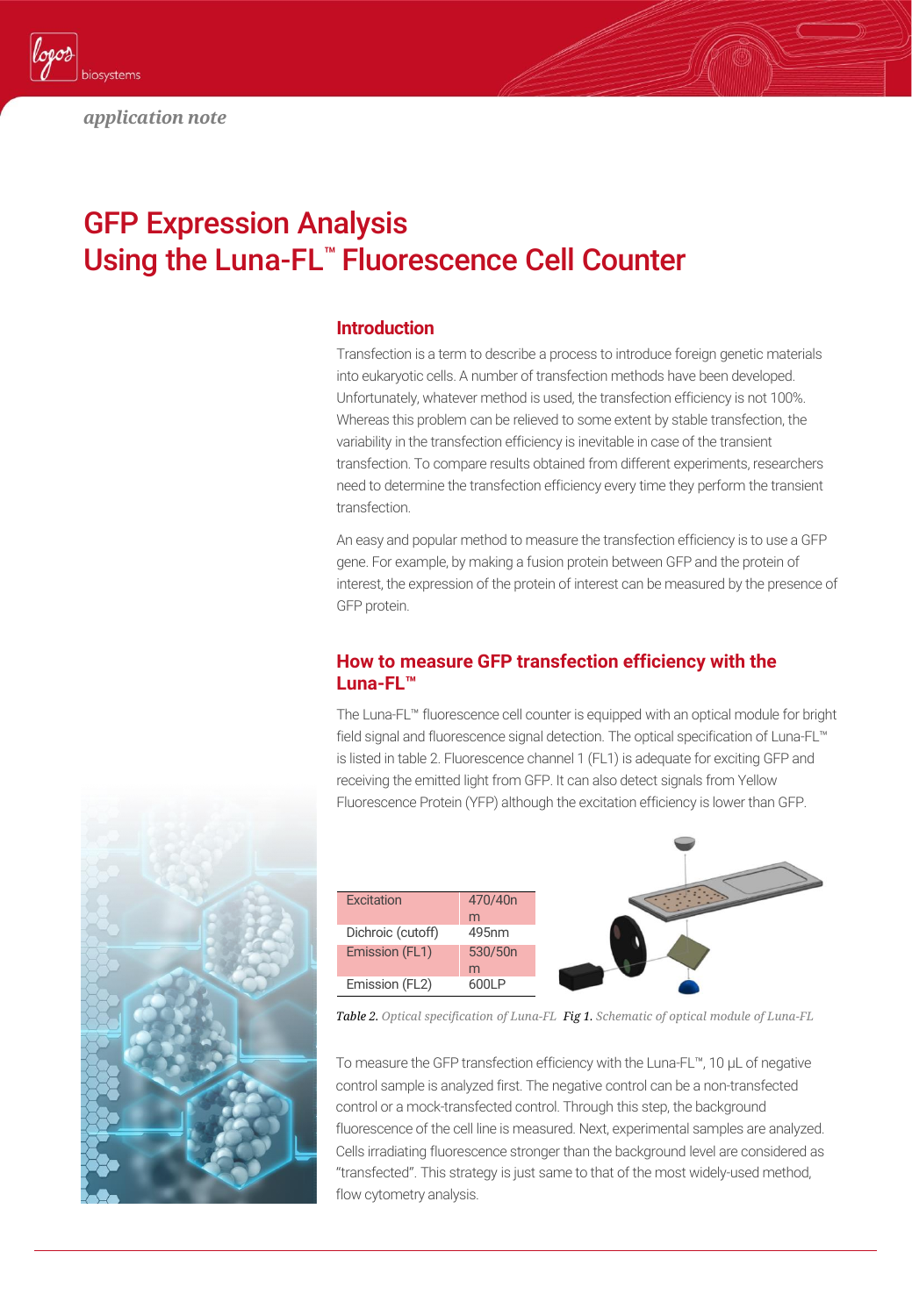

By combining the hardware configuration of fluorescence microscopy and the algorithm of flow cytometry, Luna-FL™ has merits of both instruments: reasonable price, no need of special training, no need of a dedicated operator, no maintenance issue, high accuracy and precision, and the applicability to

### **Experimental Procedures**

- 1. Keep 293T cells in a healthy condition according to the
- instruction of the transfection method.
- 2. Perform a GFP transfection experiment with appropriate negative controls, eg., non-transfected control or mocktransfected control without plasmid.
- $3.24 \sim 72$  hours after the transfection, harvest the cells.
- 4. Count the number of cells. (optional)
- 5. Load the appropriate number of negative control cells onto the PhotonSlide™.
- 6. Press the "Set Negative Control" button.
- 7. Load the appropriate number of cells in the experimental sample onto the PhotonSlide™.
- 8. Press the "Count Sample" button.

## **Results**

Luna-FL™ calculates the concentrations of total cells and GFP positive cells in about 30 sec as shown in Fig 2. Additional information is displayed including the percentage of GFP positive cells, the numbers of total and GFP positive cells, and average size.



*Fig 2. A result screen of a typical GFP transfection assay.*

The accuracy of the GFP transfection assay can be verified on the Luna-FL™ instrument itself by using the "tag" function. With this function on, cells considered as GFP-positive cells by a Luna-FL™ software module are circled in green (Fig 3). By comparing the green fluorescence intensity of cells in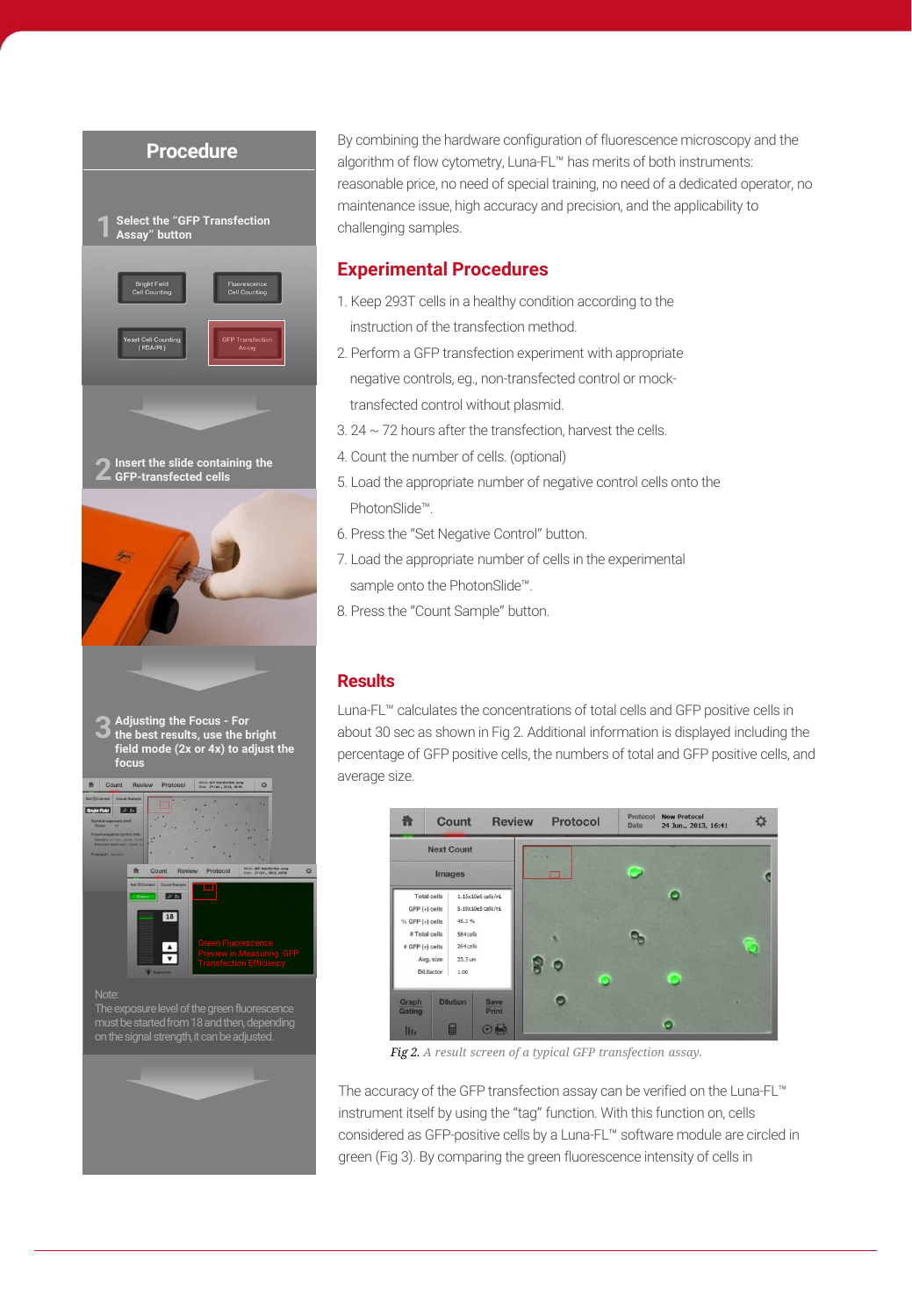

the image and the presence of the green circle, users can easily verify the accuracy of the Luna-FL™ software module. Users are also able to enhance the image quality by adjusting bright-field and green fluorescence images.



*Fig 3. A result screen of a typical GFP transfection assay.*

The distribution of GFP intensity and the cell number can be presented in a histogram format as flow cytometry (Fig 4). The graphs of a control and a sample are plotted, and the threshold is determined automatically. Users can manually change the threshold, and the percentage of GFP positive and negative cells will be reflected accordingly.



*Fig 4. An analysis screen.* 

#### **Conclusion**

In addition to the cell counter function, Luna-FL™ provides with cytometry function at no additional cost. Advantages of fluorescence microscopy and flow cytometry have successfully been combined to generate an ideal system to measure GFP transfection efficiency.

To learn more about the Luna-FL™ fluorescence cell counter, go to [www.logosbio.com.](https://logosbio.com/)